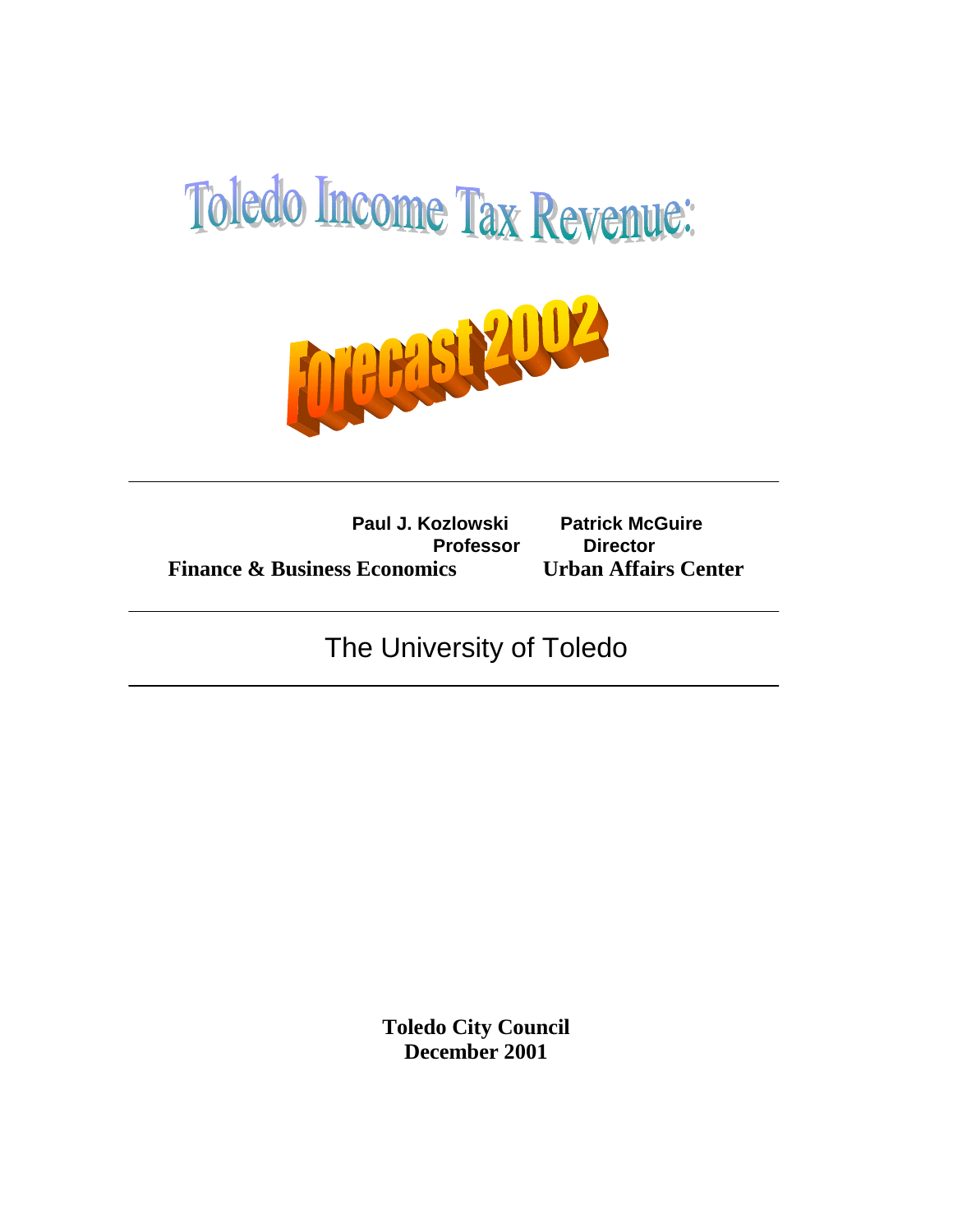## Toledo Income Tax Revenue: Forecast 2002

## *Executive Summary*

The 10-year U.S. economic expansion ended March 2001. For most of this year, therefore, the national economy experienced its  $10<sup>th</sup>$  recession since the end of World War II. A direct consequence for the City of Toledo is the **first drop in income tax revenue following a 9-year run of continuous growth at a rate of 4.4% per year**.

Our quarterly forecast for 2001 shows total income tax revenue **down about \$2,931,264** from 2000. That 1.9% drop is the largest decline since 1991, when the City lost more than \$3 million in income tax revenue. In short, 2001 turned out to be a recession year for Toledo, but the local slump is relatively mild so far. Our forecast to City Council a year ago raised a concern about a turn in income tax revenue from rapid growth in 2000 to a decline in 2001 due to deteriorating economic conditions. That forecast was too optimistic, however, because economic conditions deteriorated more than expected as the year progressed. The terrorist attack on September 11 was a negative shock that compounded developing economic weakness; significant declines in business and consumer confidence reflected that weakness. For 2002, we do not expect a return to the boom conditions of the late-1990s. Recovery seems imminent next year, but a turnaround is likely to be slow at best in the Toledo area.

The tabulation below shows Toledo's income tax revenue since 1998, including the forecast for 2001 and 2002. During the recession of 2001, the City's total income tax revenue falls almost 2% due to declines in tax withholding and revenue from business profits, both associated with the local slump. The forecast also reveals recovery for withholding and business profits tax revenue in 2002 that will contribute to a small increase in the City's total income tax revenue. **The predicted slight recovery fails to generate revenue equal to the high experienced by the City in 2000.** Moreover, significant downside risks exist because of great uncertainty about the length and depth of this recession; at the present time, they impose negative threats to the City's revenue growth next year.

|      | Toledo Income Taxes - Forecasts are <b>bold</b> . |        |                 |         |            |        |               |        |
|------|---------------------------------------------------|--------|-----------------|---------|------------|--------|---------------|--------|
|      | Percent                                           |        | Percent         |         | Percent    |        | Percent       |        |
|      | Withholding                                       | change | <b>Business</b> | change  | Individual | change | Total         | change |
| 1998 | 125.178.347                                       | 1.3    | 15,904,590      | 0.3     | 3.421.660  | 4.2    | 144,504,597   | 1.3    |
| 1999 | 130,843,903                                       | 4.5    | 15,645,820      | $-1.6$  | 3,680,593  | 7.6    | 150,170,316   | 3.9    |
| 2000 | 134,806,279                                       | 3.0    | 15,287,726      | $-2.3$  | 3,736,243  | 1.5    | 153,830,248   | 2.4    |
| 2001 | 133,647,474                                       | $-0.9$ | 13,102,910      | $-14.3$ | 4,148,600  | 11.0   | 150,898,984   | $-1.9$ |
| 2002 | 134,367,118                                       | 0.5    | 15,017,921      | 14.6    | 3.772.123  | $-9.1$ | 153, 157, 162 | 1.5    |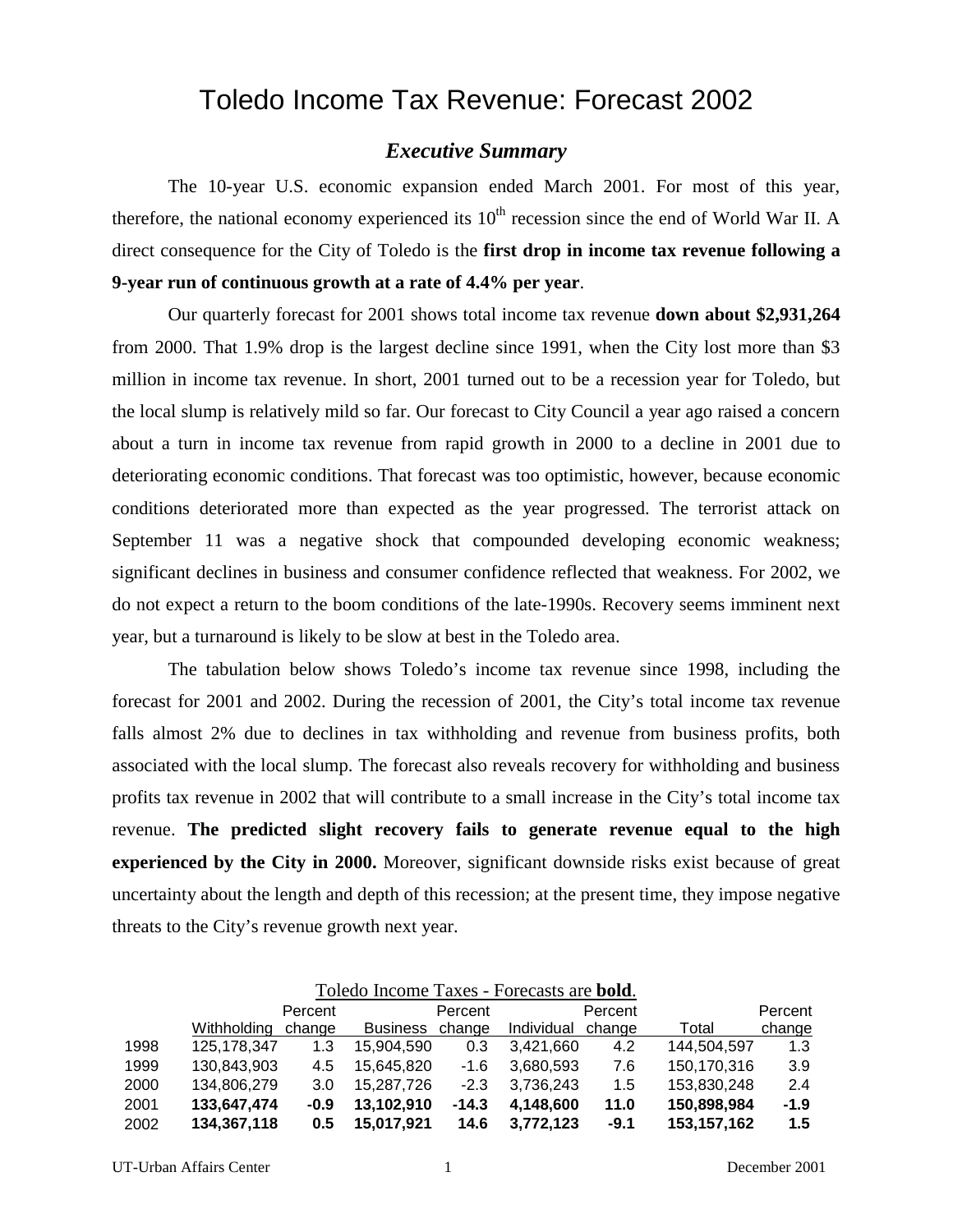## **A. Economic Conditions**

The National Bureau of Economic Research (NBER) declared that the U.S. economy began its  $10<sup>th</sup>$  recession since World War II in April 2001, after a long 10-year economic expansion. This year has been marked by declines in industrial production, employment, and stock prices, accompanied by layoffs and a moderate run-up in the nation's unemployment rate. Real Gross Domestic Product (GDP) fell at an annual rate of 1.1% during the third quarter; it's expected to drop again in the fourth quarter of this year. So far, however, the national and local recessions appear mild compared to past experiences.

Recession conditions were observed in the Toledo area a year ago. Figure 1 shows the run-up in local initial claims last year. Increases in claims filed locally represented an early warning of weakness in employment conditions here, with potential adverse consequences for the City's tax revenue in 2001. The rise in claims for unemployment insurance in the last three years looks similar to Toledo's experience a decade ago, except the magnitude is smaller this time.



Figure 1: Initial Claims for Unemployment Insurance

Source: Ohio Bureau of Labor Market Information.

The Toledo index of leading indicators summarizes economic conditions locally. Figure 2 shows that the index recorded its fifth decline over the last six quarters during the third quarter of 2001. A year ago the index was signaling the onset of a local slump. It is now at its lowest level since the spring of 1995, and a recession is underway.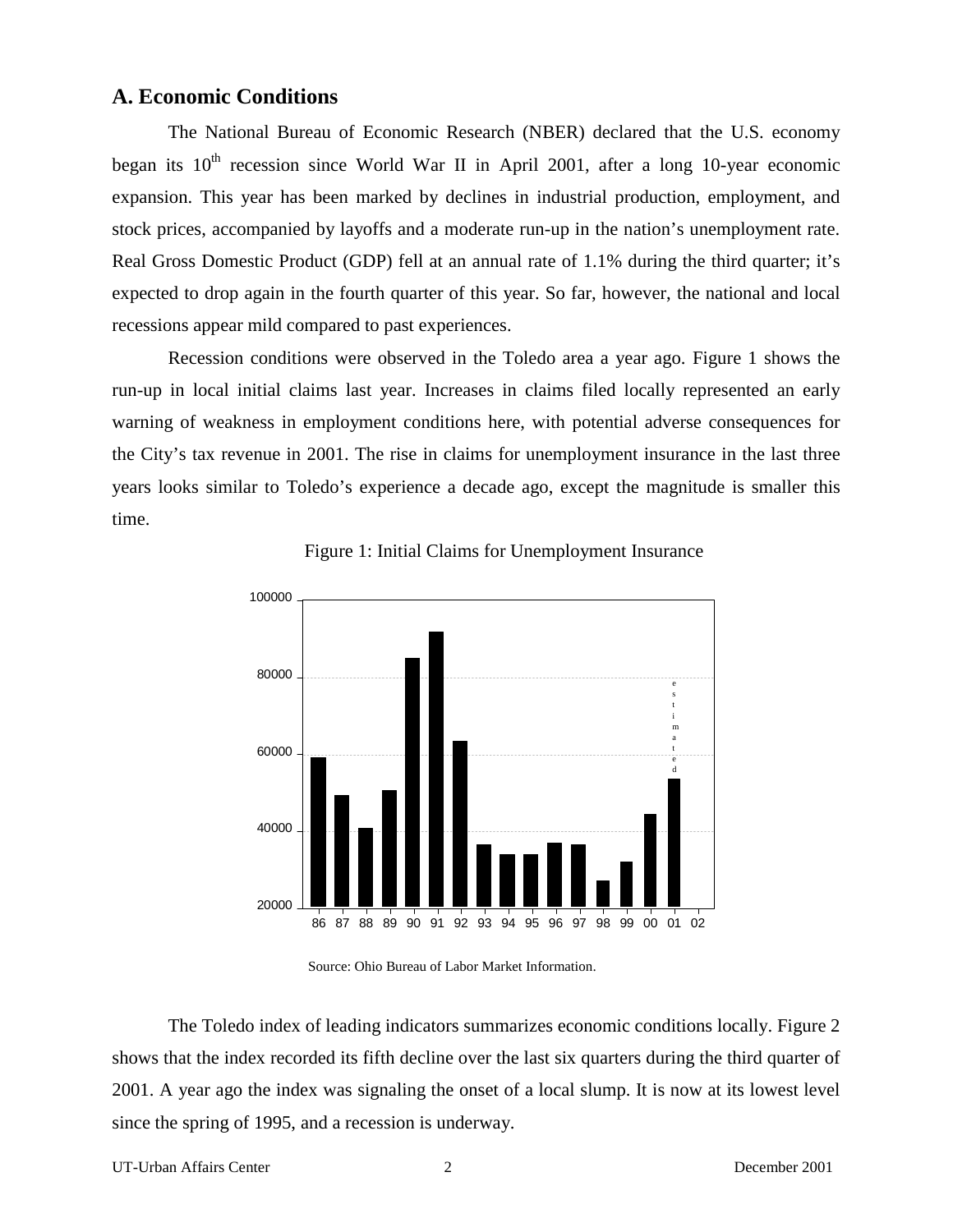

Figure 2: Toledo Index of Leading Indicators (1996=100)

Source: Paul J. Kozlowski, College of Business Administration, The University of Toledo.

The third-quarter decline resulted from unfavorable movements in five of six indicators in the Toledo index. Initial claims for unemployment insurance jumped 7.3% during the summer months as layoffs at local businesses mounted. Local residential construction, authorized by building permit, dropped 22.7%, and new orders to local manufacturers fell 46.4%. The only favorable change was the slight increase in the average workweek in local manufacturing businesses, but hours worked in the Toledo area are still below highs recorded several years ago. The national components of the Toledo index also moved down during the summer. The University of Michigan's index of consumer sentiment declined; it has slipped about 18% since early-2000. Sales of light vehicles slipped during the third quarter, although they remained at an annual rate of about 16 million; that is, nevertheless, below highs recorded in early-2000.

The ongoing recession will produce conditions that are similar and different from past episodes. The major similarity with the previous local slumps is that the economic situation for 2002 is not shaping up as one in which the City can expect income tax revenue to grow at close to its long-term trend. Differences are likely to occur in how this recession plays out, especially the great uncertainty about its length and depth which the terrorist attack of September 11 compounded. In short, 2001 turned out to be a recession year for Toledo, but so far the slump is relatively mild here and nationwide. That does not guarantee a strong rebound in 2002, however.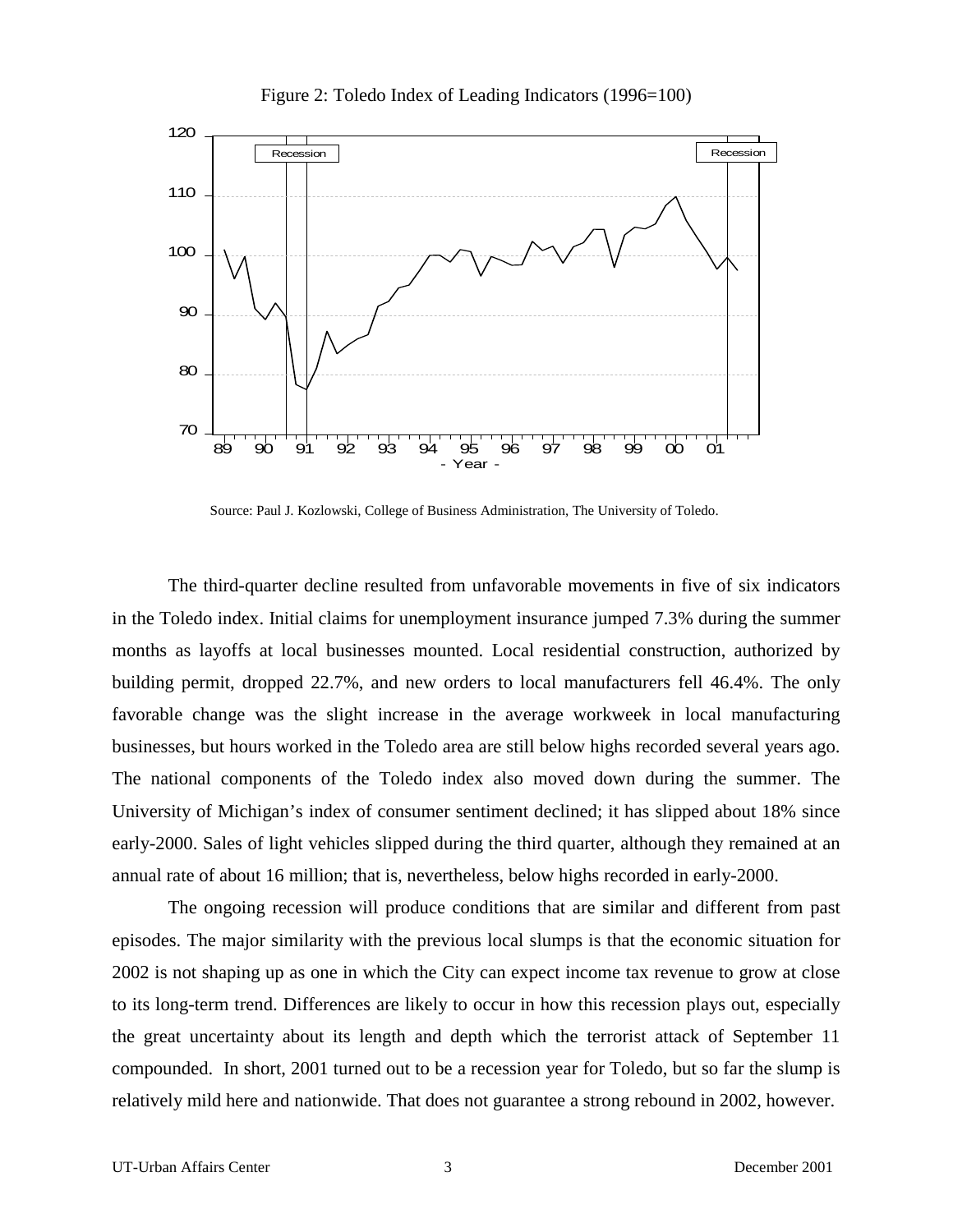#### **B. Forecast 2001**

In our forecast to City Council in March, we predicted a 0.7% decrease in total income tax revenue for this year. The decrease was expected to result from a predicted falloff of 0.6% in tax withholdings, which account for about 88% of the City's income tax revenue, and a drop of 1.3% in combined tax revenue from business profits and individual direct payments. This forecast was too optimistic, however. Based on information available through the third quarter of 2001, our dynamic quarterly forecast procedure (DQF) predicts a drop in total income tax revenue of 1.9% for this year. The major contributors are declines of 0.9% in tax withholdings and 14.3% in tax revenue from business profits. **For 2001, the DQF shows a loss in total income tax revenue of \$2,931,264**. That is the biggest dollar loss in the City's income tax revenue since 1991 when revenue fell \$3,109,795.

Our forecast for the fourth quarter of 2001 uses updates based on the most recent data available through November 2001. Table 1 below shows the quarterly income tax revenue from withholdings generated by the Dynamic Quarterly Forecast (DQF) procedures that account for long-term trend, business cycle, and seasonal movements in the City's revenue data. The DQF forecast for tax withholdings is close to that arrived at independently by the City's Finance Department using different procedures. The results in Table 1 suggest strongly that the City can expect a loss of withholding revenue close to 1% this year, which translates to approximately \$1,348,063.

|        |   |             |          |                                              |             | Annual | City              | Annual  |
|--------|---|-------------|----------|----------------------------------------------|-------------|--------|-------------------|---------|
|        |   | Withholding |          | Seasonal Re-Seasonalized Withholding Percent |             |        | Finance           | Percent |
|        |   | (sa)        | Index    |                                              | (nsa)       | Change | Department Change |         |
| 2001   |   |             |          |                                              | 32,387,186  |        |                   |         |
|        |   |             |          |                                              | 33,212,051  |        |                   |         |
|        | 3 |             |          |                                              | 32,469,838  |        |                   |         |
|        | 4 | 33,792,916  | 1.052836 | 35,578,399                                   | 35,578,399  |        | 35,239,885        |         |
| Annual |   |             |          |                                              | 133,647,474 | $-0.9$ | 133,308,960       | -1.1    |

Table 1: Toledo Quarterly Income Taxes – DQF forecasts are **bold**.

Notes: sa = seasonally adjusted; nsa = not seasonally adjusted.

Forecasts in bold were generated by the DQF procedure outlined to City Council in *City of Toledo Payroll Tax Revenue: Annual Budget Projections and Long-term Trends*, UT-Urban Affairs Center, October 2000.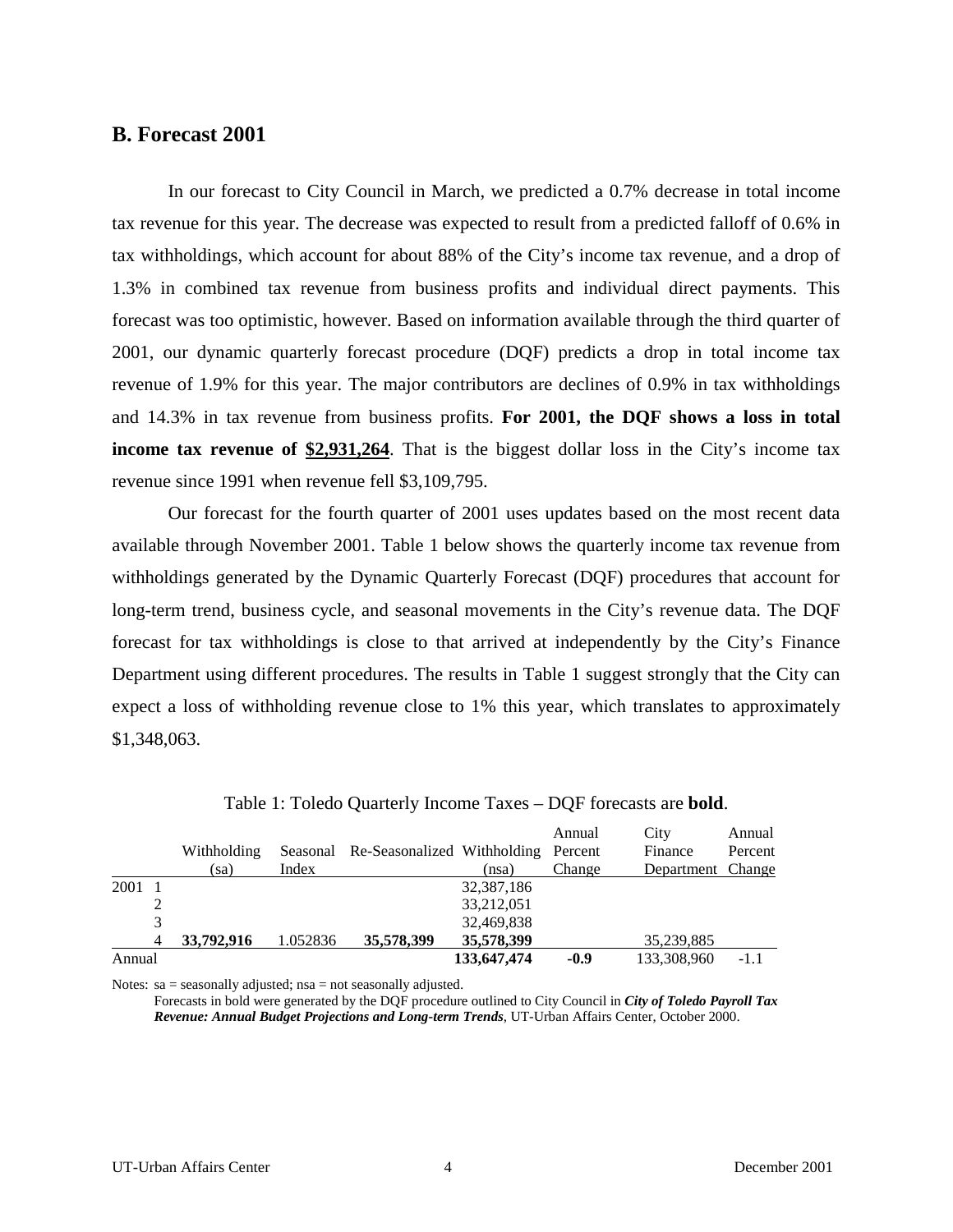Table 2 shows the City's total income tax revenue. The DQF predicts a 1.9% decrease in total income tax revenue, a loss of almost \$3,000,000 for the City from the \$153,830,248 received in 2000. Our forecast for 2001 is close to the projection from City's Finance Department (November 15), but we are a little more pessimistic about this year (-1.9% vs. – 1.5%). The important point here is that both forecast procedures reveal the negative impact of the recession on the City's income tax revenue.

|        |   |             |                 |                  |             | Annual  | City              | Annual  |
|--------|---|-------------|-----------------|------------------|-------------|---------|-------------------|---------|
|        |   | Withholding | <b>Business</b> | Individual       | Total       | Percent | Finance           | Percent |
|        |   | (nsa)       | Profits(nsa)    | Direct Pays(nsa) | (nsa)       | Change  | Department Change |         |
| 2000   |   | 134,806,279 | 15.287.726      | 3,736,243        | 153,830,248 | $+2.6$  |                   |         |
| 2001   |   |             |                 |                  | 36,466,934  |         |                   |         |
|        | 2 |             |                 |                  | 41,404,893  |         |                   |         |
|        | 3 |             |                 |                  | 35,522,923  |         |                   |         |
|        | 4 | 35,578,399  | 1.295.011       | 430,824          | 37,304,234  |         | 35.522.923        |         |
| Annual |   | 133,647,474 | 13,102,910      | 4,148,600        | 150,898,984 | -1.9    | 151.480.153       | $-1.5$  |

Table 2: Toledo Quarterly Income Taxes – DQF forecasts are **bold**.

Notes: sa = seasonally adjusted; nsa = not seasonally adjusted.

Forecasts in bold were generated by the DQF procedure outlined to City Council in *City of Toledo Payroll Tax Revenue: Annual Budget Projections and Long-term Trends*, UT-Urban Affairs Center, October 2000.

Our predicted decline in total income tax revenue this year results from the loss of just over \$1,000,000 from tax withholding, just over \$2,000,000 from business profits tax revenue, and a gain of nearly \$500,000 from individual direct income tax payments. The increase in individual direct payments results from special factors in the collection process, which offset the impact of the recession. The decline in revenue from business profits is consistent with recession conditions here. This year's fall in revenue from business profits is the fourth drop from that source in the last five years. The recession has, therefore, compounded a problem of no growth from this source of City revenue since the mid-1990's.

Revenue from tax withholding and business profits is sensitive to the state of the local economy; DQF accounts for that through initial claims for unemployment insurance. The rise in UI claims in 2000 and 2001 has a negative impact on the City's total tax revenue. **This year's decline in revenue from withholding and business profits results directly from the local slump predicted last year.**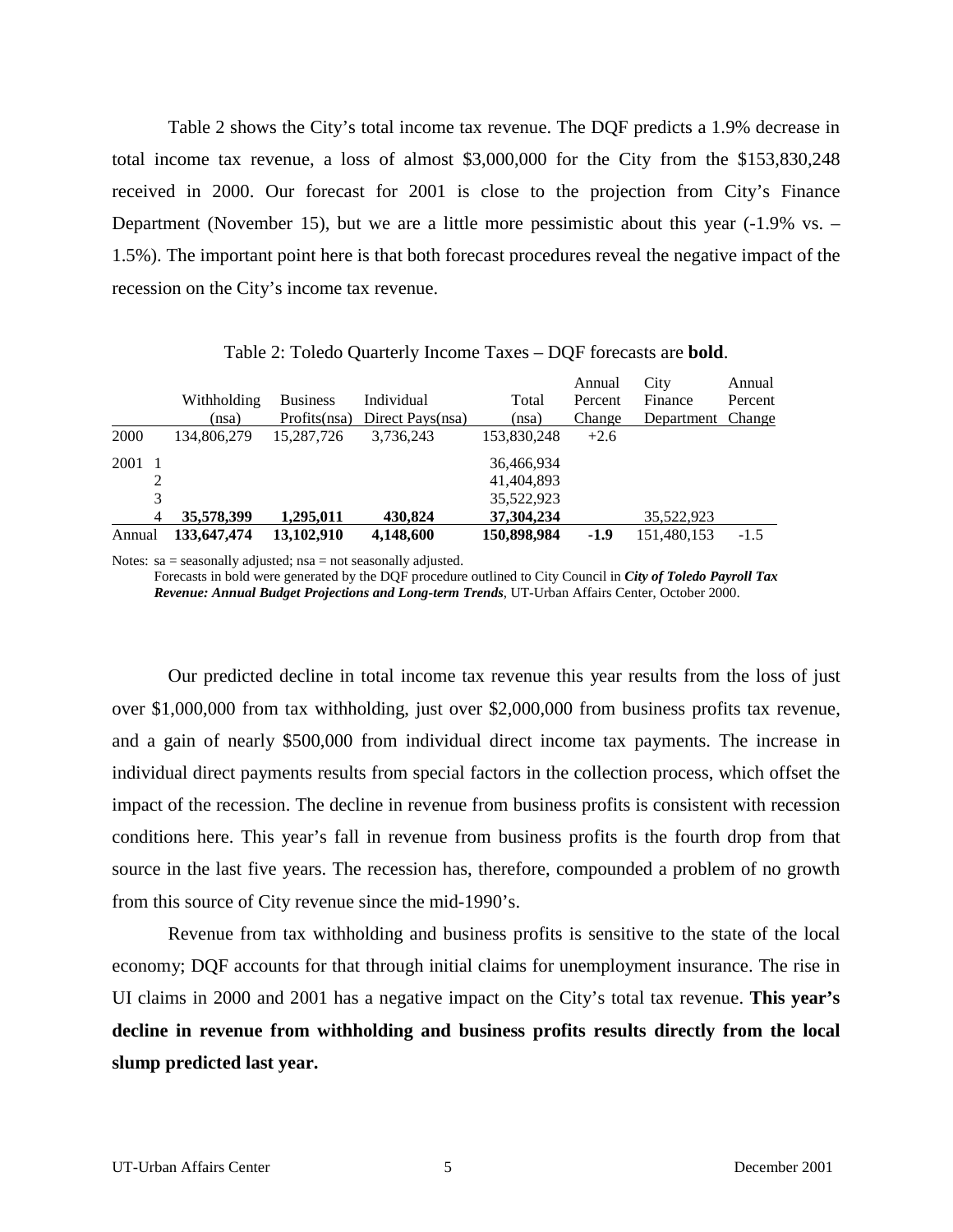## **C. Forecast 2002**

Table 3 shows the City's actual tax revenue from 1989 to 2000 and our forecasts for 2001 and 2002. The forecast procedures (DQF-dynamic quarterly forecast and LIM-leading indicator model), outlined in the *City of Toledo Payroll Tax Revenue: Annual Budget Projections and Long-term Trends*, UT-Urban Affairs Center, October 2000, predict a slight recovery in income tax revenue during 2002. Total income tax revenue collected is not expected to regain the high of \$153,830,248 that the City experienced in 2000. Our forecast indicates that in 2002 the City will experience its second year below that peak.

|      | Table 3: Toledo Income Taxes - Forecasts are <b>bold</b> . |        |                 |         |             |        |               |        |
|------|------------------------------------------------------------|--------|-----------------|---------|-------------|--------|---------------|--------|
|      |                                                            | %      |                 | $\%$    |             | ℅      |               | ℅      |
|      | Withholdina                                                | change | <b>Business</b> | change  | Individual  | change | Total         | change |
| 1989 | \$95,011,996                                               | 2.4    | \$9,292,927     | $-35.0$ | \$2,396,757 | $-2.4$ | \$106,701,680 | $-2.6$ |
| 1990 | 92,919,354                                                 | $-2.2$ | 12,766,213      | 37.4    | 2,294,258   | $-4.3$ | 107,979,825   | 1.2    |
| 1991 | 92,452,379                                                 | $-0.5$ | 9,963,000       | $-22.0$ | 2,454,651   | 7.0    | 104,870,030   | $-2.9$ |
| 1992 | 97,428,524                                                 | 5.4    | 10,445,009      | 4.8     | 2,549,443   | 3.9    | 110,422,976   | 5.3    |
| 1993 | 100,159,047                                                | 2.8    | 12,805,217      | 22.6    | 2,790,750   | 9.5    | 115,755,014   | 4.8    |
| 1994 | 107.147.988                                                | 7.0    | 14,813,612      | 15.7    | 3,013,485   | 8.0    | 124,975,085   | 8.0    |
| 1995 | 112,883,989                                                | 5.4    | 13,743,551      | $-7.2$  | 3,161,220   | 4.9    | 129,788,760   | 3.9    |
| 1996 | 117,494,951                                                | 4.1    | 17,829,958      | 29.7    | 3.161.798   | 0.0    | 138,486,707   | 6.7    |
| 1997 | 123,559,489                                                | 5.2    | 15,856,452      | $-11.1$ | 3,284,787   | 3.9    | 142,700,728   | 3.0    |
| 1998 | 125, 178, 347                                              | 1.3    | 15,904,590      | 0.3     | 3,421,660   | 4.2    | 144.504.597   | 1.3    |
| 1999 | 130,843,903                                                | 4.5    | 15,645,820      | $-1.6$  | 3,680,593   | 7.6    | 150,170,316   | 3.9    |
| 2000 | 134,806,279                                                | 3.0    | 15,287,726      | $-2.3$  | 3,736,243   | 1.5    | 153,830,248   | 2.4    |
| 2001 | 133,647,474                                                | $-0.9$ | 13,102,910      | $-14.3$ | 4,148,600   | 11.0   | 150,898,984   | $-1.9$ |
| 2002 | 134.367.118                                                | 0.5    | 15,017,921      | 14.6    | 3,772,123   | $-9.1$ | 153, 157, 162 | 1.5    |

Source: Actual revenue from City of Toledo, Finance Department/Treasury Division. Forecasts in bold were generated by the procedures outlined to City Council in *City of Toledo Payroll Tax Revenue: Annual Budget Projections and Long-term Trends*, UT-Urban Affairs Center, October 2000.

None of the three categories of the City's income tax revenue recovers to recent highs, however. For 2002, the forecast shows a slight recovery of 0.5% in tax withholdings. That's a positive factor for next year, because withholdings account for nearly 89% of the City's total income tax revenue. It is also important to note that there has been no growth in income tax revenue from business profits since 1996 when revenue amounted to \$17,829,958. Declines have occurred in four of the last five years. The larger predicted drop of 14.3% this year is consistent with the ongoing recession here, but even with a predicted turnaround next year our forecast shows revenue from business profits almost \$3,000,000 below the 1996 level.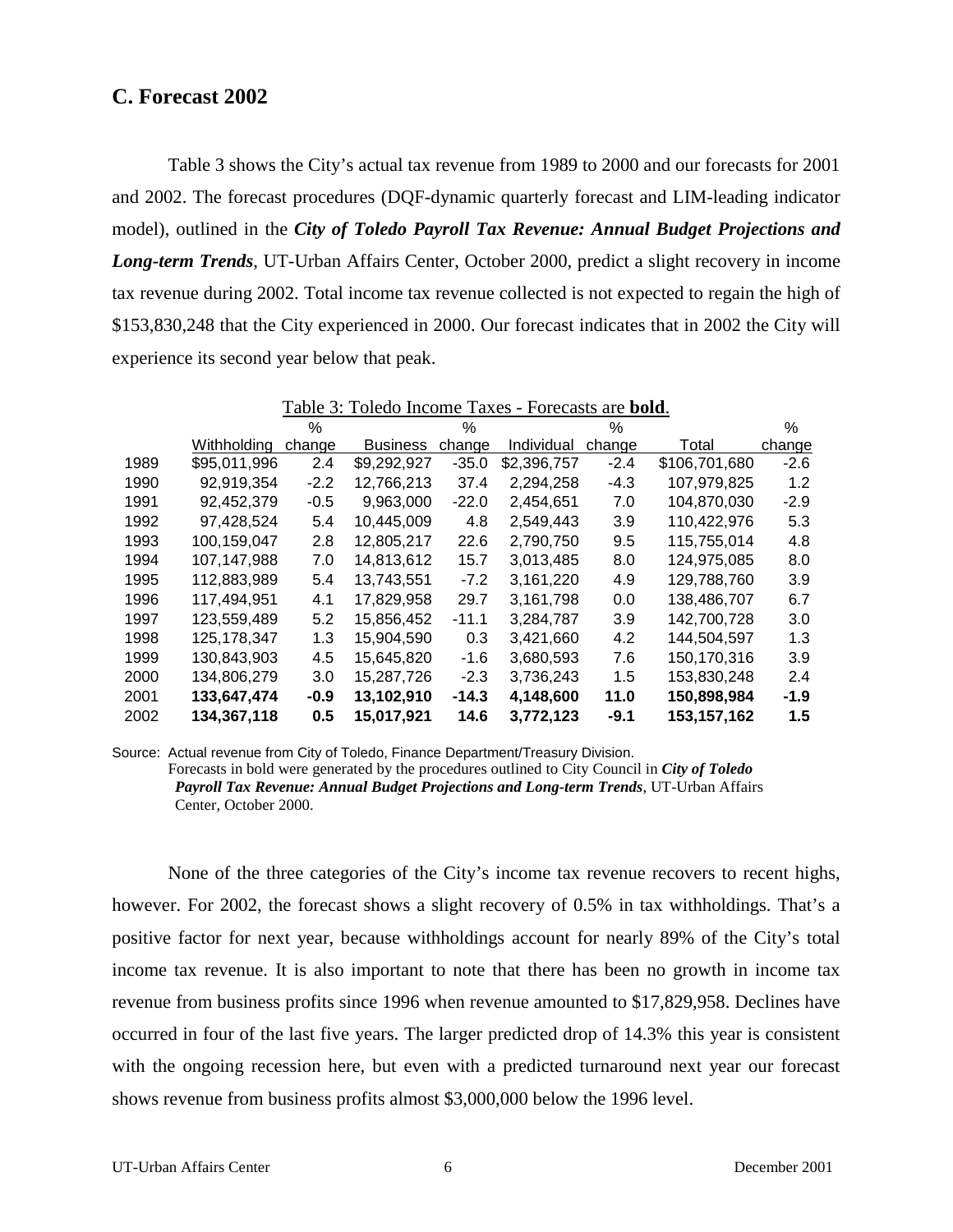

Figure 3: Total Income Tax Revenue (millions)

Source: City of Toledo, Finance Department/Treasury Division and UT-Urban Affairs Center.

Figure 3 illustrates the City's income tax revenue performance since 1986. Our forecast puts total income tax revenue below its long-term trend growth of 3.4% for 2001 and 2002. Revenue below trend is a characteristic of recessions in Toledo. So far the City's slump has been relatively mild but, as Figure 3 shows, it takes time for income tax revenue to recover. During the recession a decade ago the City's revenue did not move above the 1988 peak until 1992. A short, mild national recession, followed by a strong recovery next year, will move the City's income tax revenue close to its 2000 level. At this time, however, our forecast puts revenue in 2002 just short of the \$153,898,984 collected in 2000. If the City's income tax revenue grew at its long-term trend, then revenue for 2002 would be about \$7,000,000 higher than our predicted \$153,157,162. **Combining 2001 and 2002, the forecast reveals a loss of income tax revenue of about \$10,000,000; this loss is the direct consequence of the ongoing recession that seems likely to extend into next year.**